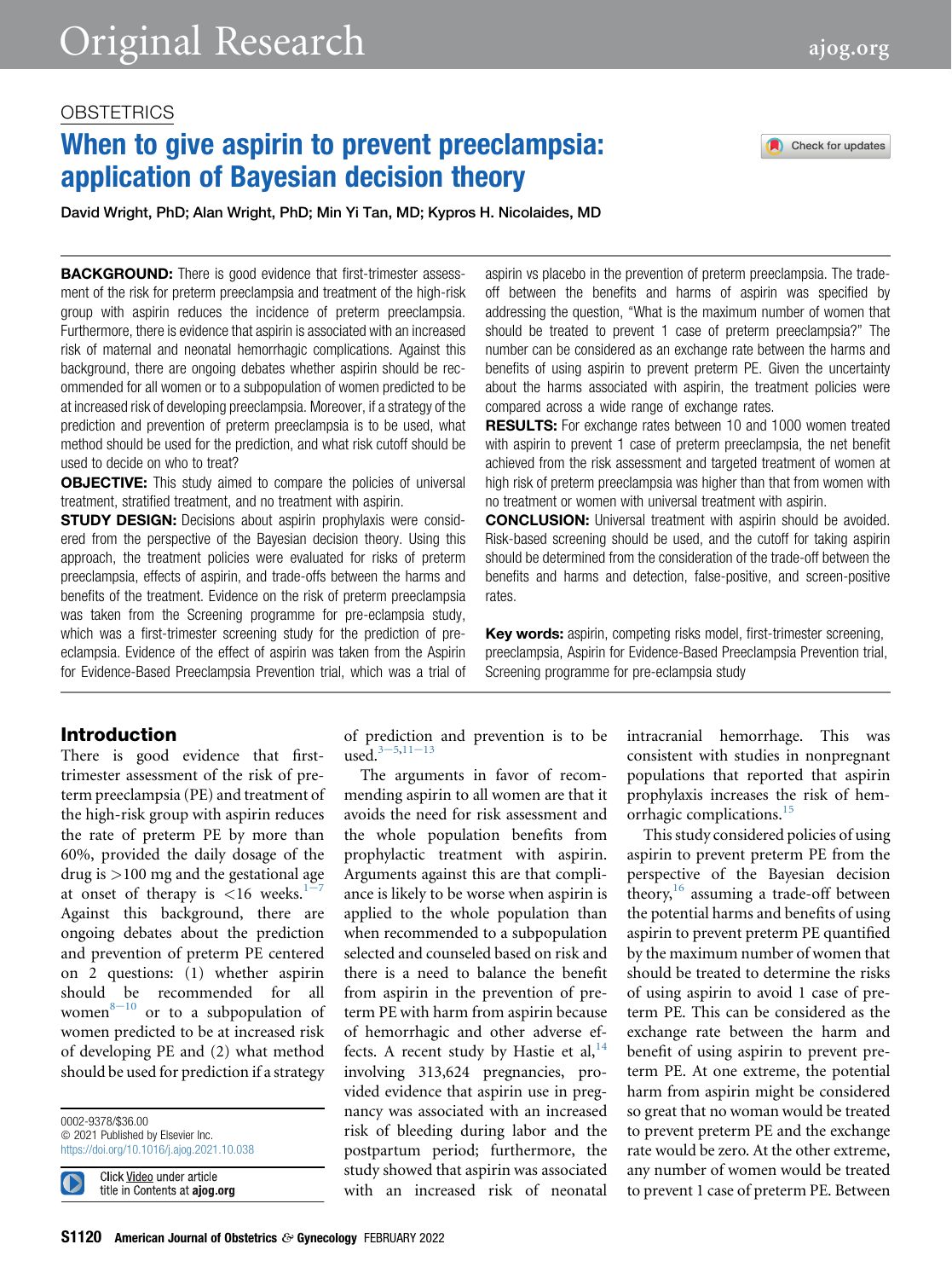## AJOG at a Glance

### Why was this study conducted?

This study considered the policies for treatment with aspirin from the perspective of the Bayesian decision theory. This study assumed a trade-off between the potential harms and benefits of using aspirin to prevent preterm preeclampsia (PE), which is quantified by the number of women we are prepared to subject to the harms from treatment with aspirin to avoid one case of preterm-PE. The number can be considered as an exchange rate between the harms and benefits using aspirin to prevent preterm PE.

## Key findings

For the exchange rates between 10 and 1000 women treated with aspirin to prevent 1 case of preterm PE, the net benefit achieved from the risk assessment and targeted treatment of women at high risk of preterm PE was higher than that from women with no treatment or women with universal treatment with aspirin.

## What does this add to what is known?

Universal treatment with aspirin should be avoided. Risk-based screening should be used, and the cutoff for taking aspirin should be determined from the consideration of the trade-off between the benefits and harms and detection, false-positive, and screen-positive rates.

these two extremes, for example, an exchange rate of 100 would reflect the position where aspirin would be given to 100 women to prevent 1 case of preterm PE.

## Materials and Methods Study populations

Evidence on the effect of aspirin in the prevention of preterm PE was taken from the Aspirin for Evidence-Based Preeclampsia Prevention (ASPRE) trial.<sup>[6](#page-4-4)</sup> This was a multicenter, double-blind, placebo-controlled trial, in which women at high risk of preterm PE were randomly assigned to receive aspirin, at a dosage of 150 mg per day, or placebo from 11 to 14 to 36 weeks' gestation. The primary outcome was delivery with PE at <37 weeks' gestation, which occurred in 13 of 798 participants (1.6%) in the aspirin group vs 35 of 822 participants (4.3%) in the placebo group (odds ratio,  $0.38$ ; 95% confidence interval,  $0.20 - 0.74$ ;  $P = 0.004$ .

For the comparison of different treatment policies, we used data from the Screening programme for pre-eclampsia (SPREE) study. $5,17$  $5,17$  This was a prospective multicenter study of 16,747 women recruited from 7 National Health Service maternity hospitals in England. The study

compared the performance of screening by the prespecified competing risk model, which combines maternal risk factors with biomarkers at 11 to 13 weeks' gestation, $\frac{2}{3}$  with that of the method of risk scoring based on maternal characteristics advocated by the National Institute for Health and Care Excellence (NICE).<sup>[11](#page-4-3)</sup> The results from screening were not made available to the patients or their obstetricians and were produced blinded to outcome. This study demonstrated the superiority of screening using the competing risk model to the application of the NICE guidelines or the American College of Obstetricians and Gynecologists criteria. $11-13$  $11-13$ 

## Exchange rate between benefit and harm from use of aspirin

For a specific exchange rate, the net benefit is defined as the number of cases of preterm PE prevented from using aspirin minus the harm resulting from the treatment. For example, an exchange rate of 100 would reflect that the harm from treating 100 women equates to that from 1 case of preterm PE. If 100 women were treated and 3 cases of preterm PE were prevented, the benefit from prevention of preterm PE would be 3. However, the harm from treating the 100

women would equate to 1 case of preterm PE. Therefore, the net benefit would be  $3-1=2$  cases of preterm PE. If the exchange rate were 10 instead of 100, then for every 10 treated, the harm would equate to 1 case of preterm PE. Consequently, treating 100 women would equate to 10 additional cases of preterm PE. The net benefit would be  $3-10=-7$ . With this exchange rate, the treatment with aspirin is worse than no treatment that has zero net benefit.

The policies of no treatment, universal treatment, and selective treatment of a high-risk group were compared in terms of their expected net benefit. For screening strategies based on risks, the optimal risk cutoff, which maximizes the expected net benefit, was obtained from the exchange rate and relative risk reduction (RRR). For exchange rates between 10 and 10,000 women treated with aspirin to prevent 1 case of preterm PE, we obtained the net benefit from screening the SPREE population using the risks obtained from the prespecified competing risk model, $\lambda$  using maternal risk factors in combination with mean arterial pressure, uterine artery pulsatility index, and serum placental growth factor. For a given exchange rate, the risk cutoff was determined, and the expected net benefit was computed by applying the RRR to the preterm PE events for those who screened positive in the SPREE population. Statistical analysis was performed using the R statistical software.<sup>18</sup>

## Results Net benefit

For the  $SPREE<sup>5</sup>$  $SPREE<sup>5</sup>$  $SPREE<sup>5</sup>$  population, the incidence of preterm PE was 0.8% or 80 per 10,000. From the  $ASPRE^6$  $ASPRE^6$  study, if we assume that aspirin produces an RRR of 0.62, then the benefit from treating  $10,000$  is  $80\times0.62=49.6$  cases of preterm PE prevented. The harm associated with treating 10,000 women with aspirin depends on the exchange rate. If we assume an exchange rate of 100 women treated with aspirin equates to 1 case of preterm PE, then the harm would be 10,000/  $100=100$ . With such an exchange rate, the net benefit would be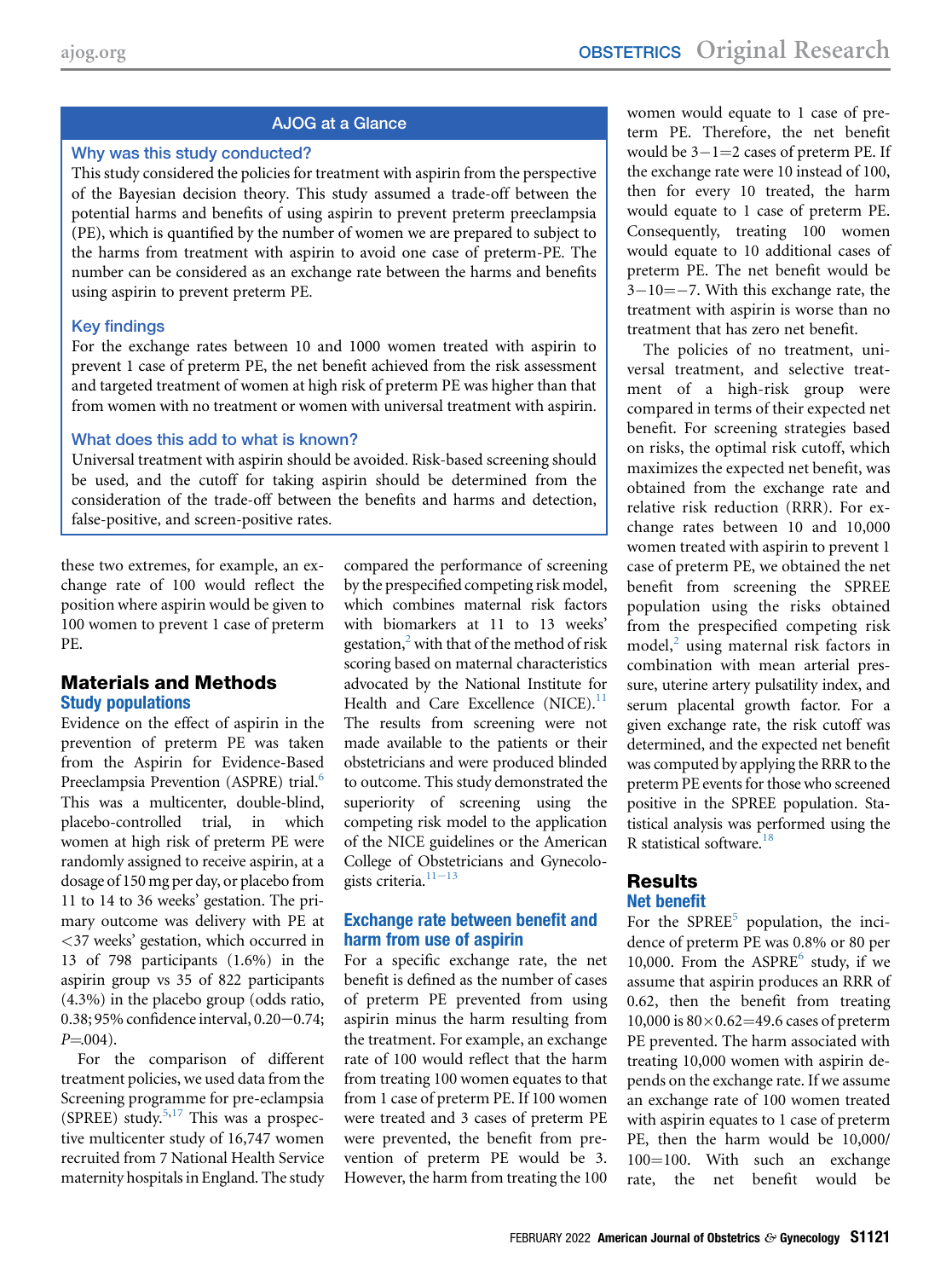| Exchange rate | <b>RRR</b>  |           |             |           |              |  |  |  |  |  |
|---------------|-------------|-----------|-------------|-----------|--------------|--|--|--|--|--|
|               | 0.2         | 0.4       | 0.6         | 0.8       |              |  |  |  |  |  |
| 10            | 1 in $2$    | 1 in $4$  | $1$ in $6$  | 1 in $8$  | $1$ in $10$  |  |  |  |  |  |
| 50            | 1 in 10     | $1$ in 20 | $1$ in 30   | 1 in $40$ | $1$ in 50    |  |  |  |  |  |
| 100           | $1$ in $20$ | 1 in 40   | $1$ in $60$ | $1$ in 80 | $1$ in $100$ |  |  |  |  |  |
| 500           | 1 in $100$  | 1 in 200  | 1 in 300    | 1 in 400  | 1 in 500     |  |  |  |  |  |
| 1000          | 1 in 200    | 1 in 400  | 1 in 600    | 1 in 800  | 1 in 1000    |  |  |  |  |  |

Exchange rate is defined as the number of women treated with aspirin to prevent 1 case of preterm PE. The RRR is calculated as (risk<sub>no aspirin</sub> — risk<sub>aspirin</sub>)/risk<sub>no aspirin</sub>.

PE, preeclampsia; RRR, relative risk reduction.

<span id="page-2-0"></span>TABLE 1

Wright et al. Prevention of preeclampsia by aspirin. Am J Obstet Gynecol 2022.

 $49.6 - 100 = -50.5$ . The policy of universal treatment has a negative net benefit and is worse than no treatment. In contrast, if an exchange rate of 1000 women treated with aspirin equates to 1 case of preterm PE prevented, then the harm from treating 10,000 women with aspirin equates to 10 cases of preterm PE. With such an exchange rate, the net benefit would be  $49.6 - 10 = 39.6$ .

The lowest exchange rate at which universal treatment is better than no treatment is inversely related to the incidence and RRR and is given by 1/  $incidence \times RRR$ . For populations with a prevalence of preterm PE of 0.8%, such as the SPREE population, $5$  the exchange rate would need to be 202. In relatively low-risk populations with a prevalence of preterm PE of 0.4%, half that of the SPREE population, $5$  and assuming an RRR of  $62\%$  $62\%$ , the exchange rate would have to be  $\geq 403$  women treated with aspirin to prevent 1 case of preterm PE.

For a high-risk population with a prevalence of preterm-PE of 1.6%, double that of the SPREE population, $\delta$  the exchange rate would need to be  $\geq$ 101.

#### Determination of risk cutoffs

Denoting the risk (as a fraction: 0.1 for 1 in 10) of preterm PE by p, exchange rate by E and RRR, the expected net benefit for an individual woman is  $p \times RRR-1/$ E. This is positive if  $P>1$  / (E $\times$ RRR) and negative if  $P<1/(E\times RRR)$ . For a given exchange rate and RRR, the risk cutoff above which there is benefit in the treatment with aspirin is  $RRR \times E$  as shown in [Table 1](#page-2-0).

Many existing screening tests are based on a fixed risk cutoff. For example, the ASPRE trial used a risk cutoff of 0.01

Net benefit  $= 10,000$ 

(1 in 100) to define a high-risk group. [Table 2](#page-2-1) shows the exchange rates given specific RRRs.

## Net benefits for a screening program

Consider now a screened population of size n. For a fixed exchange rate (E) and RRR, women with risks greater than 1/  $(E \times RRR)$  would screen positive. The expected net benefit for the population is given as follows:

Net benefit  $=$  true positive count  $\times$  RRR – screen positive count/E

Per 10,000 women screened, the expected net benefit is as follows:

 $\times$  (true positive count  $\times$  RRR – screen positive count  $/E)/n$ 

#### <span id="page-2-1"></span>TABLE 2

Screening performance and net benefit using maternal characteristics, mean arterial pressure, uterine artery pulsatility index, and serum placental growth factor for 3 exchange rates

| Exchange rate E | <b>Risk cutoff</b>          | <b>SPR (%)</b> | DR (%) | Per 10,000 |           |                |      |
|-----------------|-----------------------------|----------------|--------|------------|-----------|----------------|------|
|                 |                             |                |        | Treated    | Prevented | Net benefit    | NNT  |
| 10              | $0.1613(1 \text{ in } 6)$   | 0.5            | 20     | 89         | 17.36     | $5.1 (-947.4)$ | 5.1  |
| 150             | $0.0108(1 \text{ in } 93)$  | 11.6           | 83     | 1945       | 73.16     | $35.9(-14.1)$  | 26.6 |
| 1000            | $0.0016(1 \text{ in } 620)$ | 47.9           | 99     | 8027       | 86.80     | 47 (42.6)      | 92.5 |
|                 |                             |                |        |            |           |                |      |

DR, detection rate; NNT, number needed to treat to prevent one case of preterm preeclampsia; SPR, screen-positive rate. Wright et al. Prevention of preeclampsia by aspirin. Am J Obstet Gynecol 2022.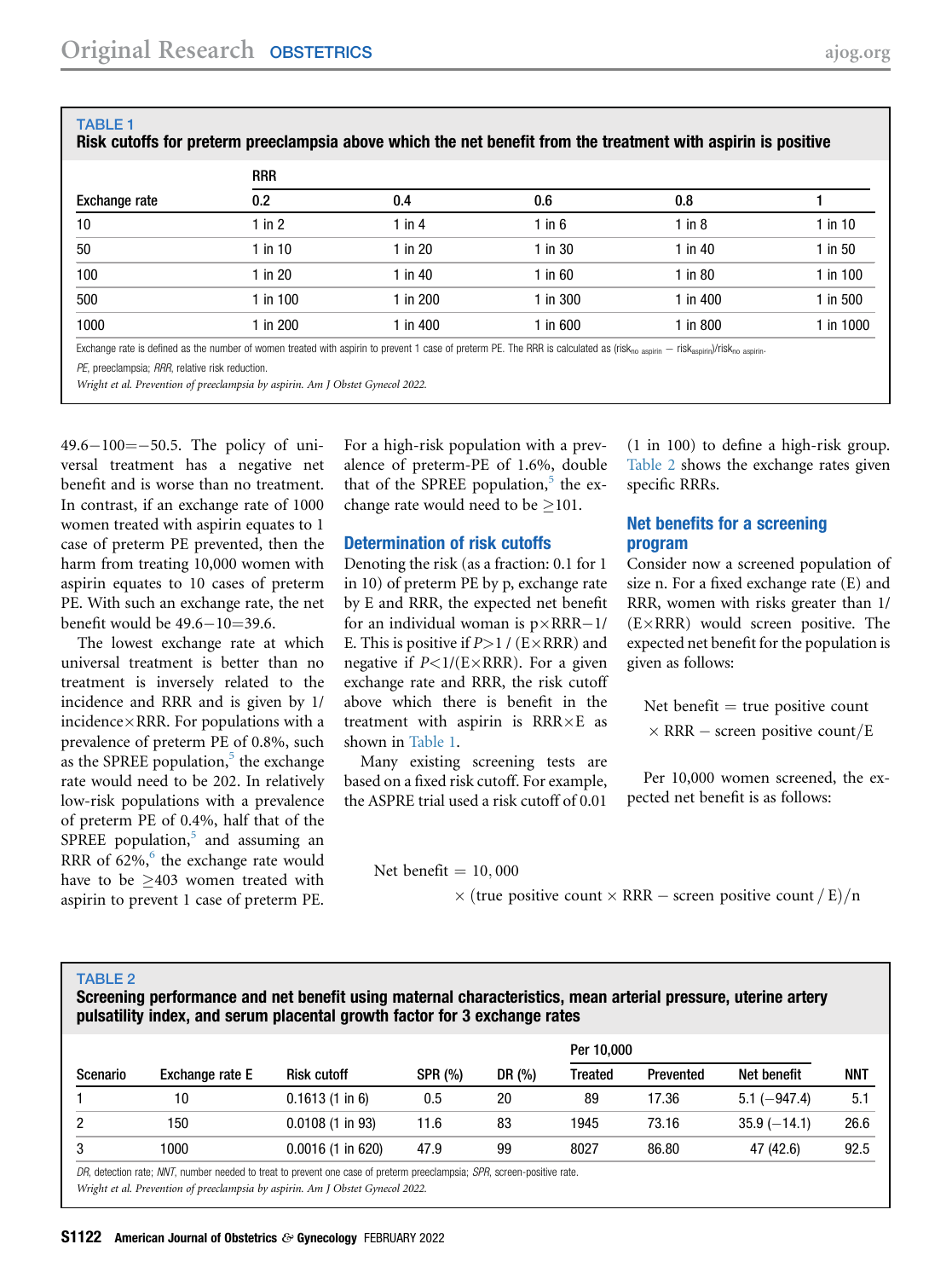This can be compared with net benefits of zero for no screening and  $10,000\times$ (true positive count $\times$ RRR/ n-1/E) for universal screening.

Assuming an RRR of 0.62, as found in the ASPRE trial, $<sup>6</sup>$  $<sup>6</sup>$  $<sup>6</sup>$  the net benefit curves</sup> for different combinations of markers using the SPREE $<sup>6</sup>$  $<sup>6</sup>$  $<sup>6</sup>$  data are shown in the</sup> [Figure](#page-3-0). For exchange rates of  $\langle 202 \rangle$ women treated with aspirin to prevent  $\leq$ 1 case of preterm PE, the net benefit is negative, and universal treatment is worse than no treatment. The net benefit decreases very rapidly, and for an exchange rate of 100 women treated with aspirin to prevent 1 case of preterm PE, the net benefit equates to an additional 50 cases of preterm PE. For all exchange rates between 10 and 1000 women treated with aspirin, screening is superior to universal treatment and no treatment.

The choice of the exchange rate was challenging. In [Table 2](#page-2-1), 3 scenarios are presented, and these scenarios correspond to the 3 vertical broken lines shown in the [Figure](#page-3-0). The first scenario reflected a position where there was serious concern about the harm from aspirin treatment; the exchange rate was 10 women treated with aspirin, which meant that the harm from treating 10 women with aspirin equated to the benefit of preventing 1 case of preterm PE. Only 0.5% of the population with risks  $>0.1613$  (1 in 6) were treated. The detection rate (DR) was only 20%, and approximately 17 cases of preterm PE were prevented. After accounting for the harm from the treatment, the net benefit equated to the prevention of 5.1 cases. Universal treatment with aspirin equated to 947 cases of preterm PE. In the second scenario, an exchange rate of 150 corresponded to a risk cutoff close to 1 in 100 as used in the ASPRE trial.<sup>[6](#page-4-4)</sup> Notably, 11.6% of the population were treated, and the DR was 83%. The net benefit equated to 35.9 cases prevented. Universal treatment in this situation equated to 14.1 cases of preterm PE and was worse than the policy of no treatment. The third scenario reflected a position where the harm associated with aspirin was very small relative to

<span id="page-3-0"></span>

The graph shows the net benefit curves for no treatment with aspirin (blue), universal treatment (red), and treatment of the high-risk group identified by first-trimester screening by a combination of maternal risk factors, mean arterial pressure, uterine artery pulsatility index, and serum placental growth factor (black). The *dashed lines* show the net benefit at the 95% confidence limits for the RRR owing to aspirin. This implies that at the lower limit, the point where universal treatment is better than no treatment is at an exchange rate of 450 treated to prevent 1 case of preterm preeclampsia. The vertical lines (left to right) correspond to scenarios 1 to 3 in [Table 2.](#page-2-1) The risk cutoff values shown on the horizontal axis correspond to a benefit of 0 assuming the RRR of 0.62.

RRR, relative risk reduction.

Wright et al. Prevention of preeclampsia by aspirin. Am J Obstet Gynecol 2022.

the benefits in terms of the prevention of preterm PE; the exchange rate was 1000 women treated with aspirin to prevent 1 case of preterm PE. This led to screening with a risk cutoff of 1 in 620 for which almost half of the population were treated with aspirin, and the DR was 99%. The net benefit was 47 with treatment with aspirin compared with 42.6 with universal treatment.

## Comment

## Main findings

The risk threshold above which aspirin treatment was preferable to no treatment was dependent on the exchange rate between the harm and benefit of using aspirin to prevent preterm PE, the RRR from using aspirin [\(Table 1](#page-2-0)).

For an exchange rate of 10 women treated with aspirin to prevent 1 case of preterm PE and an RRR of 0.62, the risk threshold was 1 in 6. For an exchange rate of 1000 women treated with aspirin to prevent 1 case of preterm PE and the same RRR, the risk threshold was 1 in 620. If aspirin were 100% effective, then the risk thresholds are the same as the exchange rates: 1 in 10 and 1 in 1000, respectively, for the above.

Using the  $SPREE<sup>5</sup>$  $SPREE<sup>5</sup>$  $SPREE<sup>5</sup>$  data, we have compared the net benefit from screening with that from universal treatment with aspirin and that from no treatment. Across a wide range of exchange rates [\(Figure](#page-3-0)) this shows that screening is preferable to no-treatment and to universal treatment. [Table 1](#page-2-0)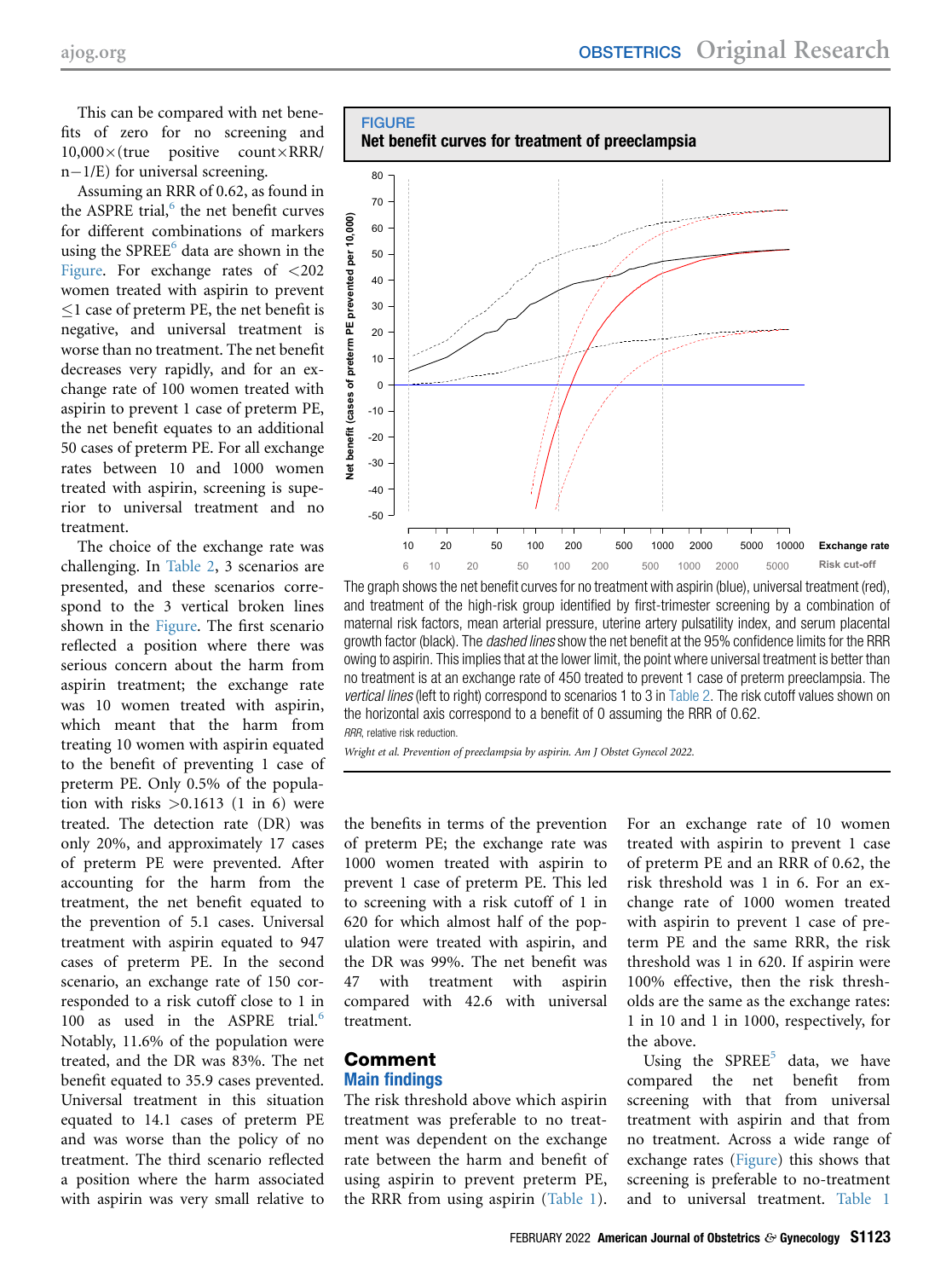shows the performance of screening in terms of net benefit, screen-positive rate (SPR), and DR. With an exchange rate of 10 women treated with aspirin to prevent 1 case of preterm PE (scenario 1), the risk threshold for treatment with aspirin was 1 in 6. With such a threshold, only 0.5% of women were treated, and only 20% of those who, without aspirin, would get preterm PE would be treated. The net benefit from screening 10,000 women was 5.1 cases of preterm PE prevented. This should be compared with a net benefit of zero for no treatment and  $-947.4$  from universal treatment. For this exchange rate, the harm from universal treatment far outweighed the benefit from the prevention of preterm PE, and the net benefit from universal treatment was 947.4 cases of preterm PE. For an exchange rate of 150 women treated with aspiring to prevent 1 case of preterm PE (scenario 2), the risk threshold was 1 in 90 with an SPR of 11.6%. Moreover, 83% of those women who, without aspirin, would develop PE would be treated. The net benefit from screening was 35.9 cases of preterm PE prevented compared with zero for no treatment and  $-14.1$  for universal treatment. For an exchange rate of 1000 women treated with aspiring to prevent 1 case of preterm PE (scenario 3), the risk threshold for treatment with aspirin was 1 in 620, and nearly half of women were treated with aspirin, including 99% of those who, without aspirin would develop preterm PE. The net benefit from screening was 47 cases of preterm PE prevented compared with 42.6 with universal treatment and zero for no treatment.

#### Comparison with previous studies

The decision theory approach adopted in this study illustrated how to determine the risk thresholds for screening from the consideration of the balance between the harms and benefits of the treatment to prevent preterm PE. Previous studies have focused on screening using a prespecified  $SPR<sup>5</sup>$  $SPR<sup>5</sup>$  $SPR<sup>5</sup>$  or a fixed risk threshold.[6](#page-4-4) Although this study presented a principled way of choosing a risk cutoff, because of the uncertainty about the harm from aspirin, the choice of an appropriate exchange rate was problematic. Consideration of exchange rates along with SPRs and DRs was useful in determining a suitable risk threshold for screening programs, evaluation of the performance of screening, and making comparisons among different policies for treatment with aspirin.

#### Limitations

The main limitation of the approach used in this study was the choice of the exchange rate. There was considerable uncertainty about the harm from aspirin during pregnancy. Studies in adult populations and pregnant populations showed evidence of an increased incidence of maternal and neonatal intracranial bleeding, respectively. Moreover, there was a well-understood mechanism to explain this increase. Long-term effects on babies born to women taking aspirin are less well understood. Clinical trials, such as the ASPRE trial, $6$  are woefully underpowered for assessing rare but serious side effects. For example, to demonstrate "no harm" with a baseline incidence rate of 0.2% (1 in 500) and a boundary for the difference of 0.1% (RR, 1.5) with a power of 90%, a randomized controlled trial of 84,000 participants would be needed. Cohort studies, such as that of Hastie et al,  $14$  are difficult to interpret. For instance, the analysis of neonatal intracranial bleeding was adjusted for gestational age at delivery. Given that intracranial bleeding is very strongly associated with prematurity, the possibility that aspirin reduces it, by delaying the need for early deliveries in pregnancies at high risk of PE,<sup>[19](#page-5-5)</sup> cannot be ruled out.

The monetary cost associated with the screening of patients and treatment of the high-risk group has not been considered as it has been in a health economic analysis.<sup>[20](#page-5-6)</sup> Generally, the health economic analyses focused on the benefits of preventing PE without consideration of the potential harm. This study focused on the trade-off between the benefits and harms associated with aspirin treatment regardless of monetary costs.

#### **Conclusion**

Universal treatment with aspirin should be avoided. Risk-based screening should be used, and the cutoff for using aspirin should be determined from the consideration of the trade-off between the benefits and harms and DRs, falsepositive rates, and SPRs.

#### <span id="page-4-0"></span>**References**

1. [Wright D, Syngelaki A, Akolekar R, Poon LC,](http://refhub.elsevier.com/S0002-9378(21)01212-6/sref1) [Nicolaides KH. Competing risks model in](http://refhub.elsevier.com/S0002-9378(21)01212-6/sref1) [screening for preeclampsia by maternal char](http://refhub.elsevier.com/S0002-9378(21)01212-6/sref1)[acteristics and medical history. Am J Obstet](http://refhub.elsevier.com/S0002-9378(21)01212-6/sref1) [Gynecol 2015;213:62.e1](http://refhub.elsevier.com/S0002-9378(21)01212-6/sref1)–10.

<span id="page-4-6"></span>2. O'[Gorman N, Wright D, Syngelaki A, et al.](http://refhub.elsevier.com/S0002-9378(21)01212-6/sref2) [Competing risks model in screening for pre](http://refhub.elsevier.com/S0002-9378(21)01212-6/sref2)[eclampsia by maternal factors and biomarkers](http://refhub.elsevier.com/S0002-9378(21)01212-6/sref2) [at 11-13 weeks gestation. Am J Obstet Gynecol](http://refhub.elsevier.com/S0002-9378(21)01212-6/sref2) [2016;214:103.e1](http://refhub.elsevier.com/S0002-9378(21)01212-6/sref2)–12.

<span id="page-4-2"></span>3. [Wright D, Wright A, Nicolaides KH. The](http://refhub.elsevier.com/S0002-9378(21)01212-6/sref3) [competing risk approach for prediction of pre](http://refhub.elsevier.com/S0002-9378(21)01212-6/sref3)[eclampsia. Am J Obstet Gynecol 2020;223:](http://refhub.elsevier.com/S0002-9378(21)01212-6/sref3) 12–[23.e7.](http://refhub.elsevier.com/S0002-9378(21)01212-6/sref3)

4. Wright D, Tan MY, O'[Gorman N, et al. Pre](http://refhub.elsevier.com/S0002-9378(21)01212-6/sref4)[dictive performance of the competing risk model](http://refhub.elsevier.com/S0002-9378(21)01212-6/sref4) [in screening for preeclampsia. Am J Obstet](http://refhub.elsevier.com/S0002-9378(21)01212-6/sref4) [Gynecol 2019;220:199.e1](http://refhub.elsevier.com/S0002-9378(21)01212-6/sref4)–13.

<span id="page-4-5"></span>5. [Tan MY, Wright D, Syngelaki A, et al. Com](http://refhub.elsevier.com/S0002-9378(21)01212-6/sref5)[parison of diagnostic accuracy of early screening](http://refhub.elsevier.com/S0002-9378(21)01212-6/sref5) [for pre-eclampsia by NICE guidelines and a](http://refhub.elsevier.com/S0002-9378(21)01212-6/sref5) [method combining maternal factors and bio](http://refhub.elsevier.com/S0002-9378(21)01212-6/sref5)[markers: results of SPREE. Ultrasound Obstet](http://refhub.elsevier.com/S0002-9378(21)01212-6/sref5) [Gynecol 2018;51:743](http://refhub.elsevier.com/S0002-9378(21)01212-6/sref5)–50.

<span id="page-4-4"></span>6. [Rolnik DL, Wright D, Poon LC, et al. Aspirin](http://refhub.elsevier.com/S0002-9378(21)01212-6/sref6) [versus placebo in pregnancies at high risk for](http://refhub.elsevier.com/S0002-9378(21)01212-6/sref6) [preterm preeclampsia. N Engl J Med 2017;377:](http://refhub.elsevier.com/S0002-9378(21)01212-6/sref6) [613](http://refhub.elsevier.com/S0002-9378(21)01212-6/sref6)–22.

7. [Roberge S, Bujold E, Nicolaides KH. Aspirin](http://refhub.elsevier.com/S0002-9378(21)01212-6/sref7) [for the prevention of preterm and term pre](http://refhub.elsevier.com/S0002-9378(21)01212-6/sref7)[eclampsia: systematic review and metaanalysis.](http://refhub.elsevier.com/S0002-9378(21)01212-6/sref7) [Am J Obstet Gynecol 2018;218:287](http://refhub.elsevier.com/S0002-9378(21)01212-6/sref7)–93.e1.

8. [Mallampati D, Grobman W, Rouse DJ,](http://refhub.elsevier.com/S0002-9378(21)01212-6/sref8) [Werner EF. Strategies for prescribing aspirin to](http://refhub.elsevier.com/S0002-9378(21)01212-6/sref8) [prevent preeclampsia: a cost-effectiveness](http://refhub.elsevier.com/S0002-9378(21)01212-6/sref8) [analysis. Obstet Gynecol 2019;134:537](http://refhub.elsevier.com/S0002-9378(21)01212-6/sref8)–44.

9. [Mone F, Mulcahy C, McParland P,](http://refhub.elsevier.com/S0002-9378(21)01212-6/sref9) [McAuliffe FM. Should we recommend universal](http://refhub.elsevier.com/S0002-9378(21)01212-6/sref9) [aspirin for all pregnant women? Am J Obstet](http://refhub.elsevier.com/S0002-9378(21)01212-6/sref9) [Gynecol 2017;216:141.e1](http://refhub.elsevier.com/S0002-9378(21)01212-6/sref9)–5.

<span id="page-4-1"></span>10. [Ayala NK, Rouse DJ. A nudge toward uni](http://refhub.elsevier.com/S0002-9378(21)01212-6/sref10)[versal aspirin for preeclampsia prevention.](http://refhub.elsevier.com/S0002-9378(21)01212-6/sref10) [Obstet Gynecol 2019;133:725](http://refhub.elsevier.com/S0002-9378(21)01212-6/sref10)–8.

<span id="page-4-3"></span>11. [National Collaborating Centre for Women](http://refhub.elsevier.com/S0002-9378(21)01212-6/sref11)'s and Children'[s Health \(UK\). Hypertension in](http://refhub.elsevier.com/S0002-9378(21)01212-6/sref11) [pregnancy: the management of hypertensive](http://refhub.elsevier.com/S0002-9378(21)01212-6/sref11) [disorders during pregnancy. London: Royal](http://refhub.elsevier.com/S0002-9378(21)01212-6/sref11) [College of Obstetricians and Gynaecologists](http://refhub.elsevier.com/S0002-9378(21)01212-6/sref11) [Press; 2010.](http://refhub.elsevier.com/S0002-9378(21)01212-6/sref11)

12. [Hypertension in pregnancy. Report of the](http://refhub.elsevier.com/S0002-9378(21)01212-6/sref12) [American College of Obstetricians and](http://refhub.elsevier.com/S0002-9378(21)01212-6/sref12)